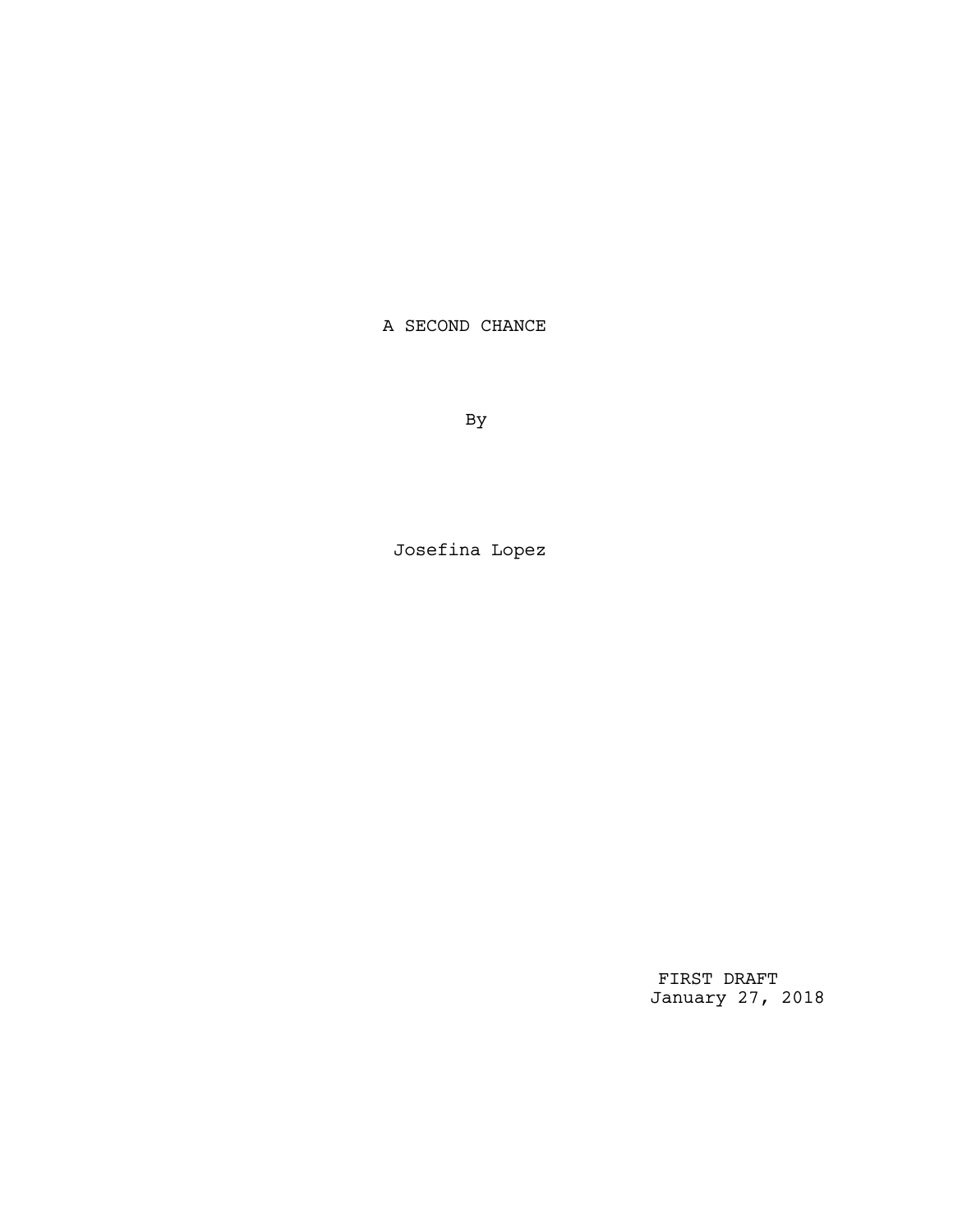FADE IN:

EXT. COLLEGE CAMPUS - NIGHT

MARIBEL MARTINEZ, 20s, Latina, a shy college student carrying a heavy backpack, rushes past a few COLLEGE STUDENTS mingling about.

EXT. COLLEGE GYMNASIUM - NIGHT

Maribel walks toward the gym.

INT. COLLEGE GYMNASIUM - CONTINUOUS

Maribel walks into the empty gymnasium and sees MR. GREY, 40s, white, male, kind hearted, a physical education and self defense instructor, wearing shorts and a sleeveless running shirt, carries a clipboard. MARIBEL walks up to Mr. Grey.

> MARIBEL Hi, Mr. Grey. You wanted to speak to me about my grade?

MR. GREY Hi, Maribel. Yes, you see you did not do very well on your selfdefense final and I wanted to give you a second chance. Take a look at my clipboard.

He gets close to her (invading her personal space) and points to her scores on the clip board.

INSERT

MARIBEL MARTINEZ 54%, 25, 67, 44, 55

BACK TO SCENE

Maribel looks at her scores and grimaces, not happy.

MR. GREY (CONT'D) See your low scores … on all the self-defense routines… you did not perform them well. I'm sorry to say, but right now your grade does not look good. (MAS)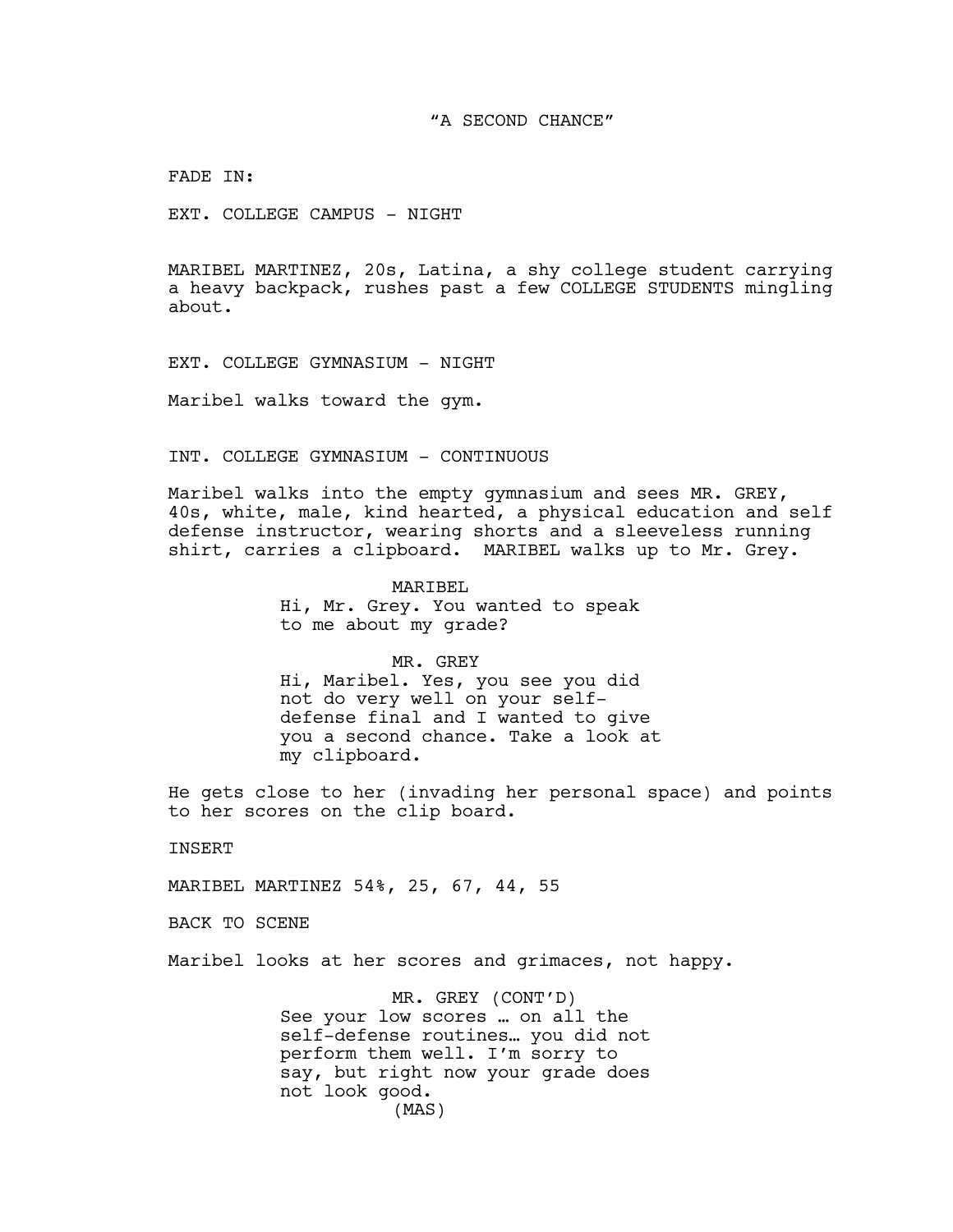I know you're on scholarship and I would hate for you to lose it with a bad grade. MR. GREY (CONT'D) (continuación)

Maribel takes a second to let that sink in.

## MARIBEL I thought I passed.

## MR. GREY

(sincerely, concerned) No, you didn't pass. You were unwilling to do the kicks and the maneuvers and screams. You simply are not assertive enough to fight off a rapist.

## MARIBEL

It's just that I don't feel comfortable doing it all the way and risking hurting anyone. I just don't feel comfortable shouting "Fire" and acting like a crazy woman to get people's attention. That's just not me.

Maribel looks down embarrassed.

## MR. GREY

I understand. That's why I want to give you the opportunity to retake your test and improve you score. What do you say?

Maribel looks up, nods sheepishly.

MR. GREY (CONT'D) You were probably just tense with so many of the other tough ladies grunting and screaming. I figured if you and I were alone after school and it was quiet without anybody walking in and interrupting us you would do much better. So what do you say? Shall we try it?

She shrugs her shoulders and nods in passive agreement.

MARIBEL

Yeah, sure.

MR. GREY Good. Just do your best and we'll take it from there. You ready?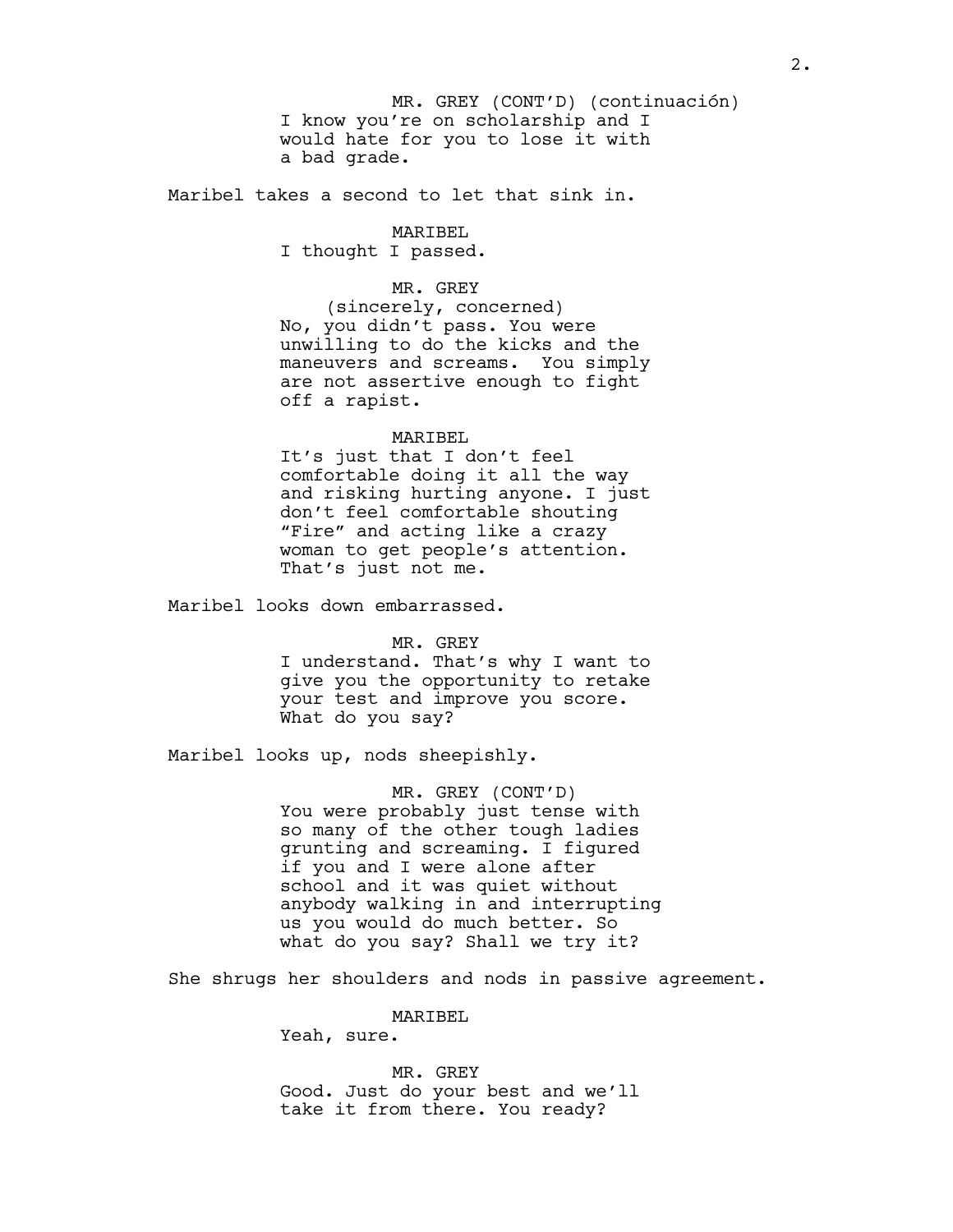She nods.

He suddenly attacks her, attempting to strangle her. She can't fight him off.

MARIBEL'S FACE TURNS RED

He releases his hands off of her, but slides them down her chest slightly touching her breasts on their way down.

> MR. GREY You see how you couldn't stop me? Now let's try another one of the exercises I taught in class. Ready?

He attacks her from behind and in the process of her unsuccessfully fighting back he squeezes her breasts.

> MR. GREY If you can't defend yourself when a man is behind you, you're practically already being dragged into his car. Let's try another one. Ready?

He attacks her from the front. They fall to the floor mat. Now he's on top of her, pinning her down, sticking his knees as close to her crotch as possible, her legs spread open.

MR. GREY'S hands tighten on MARIBEL's WRISTS.

MARIBEL CLENCHES HER JAW

pushing as hard as she can, but can't get him off of her.

MR. GREY Try getting me off of you... A little harder! Harder!

MARIBEL gives it her all, but can't get him off of her.

MR. GREY (cheerfully) Come on, remember the moves I taught you in class.

MARIBEL attempts other self-defense techniques, but nothing works, he easily deflects them.

He keeps her pinned down and helpless.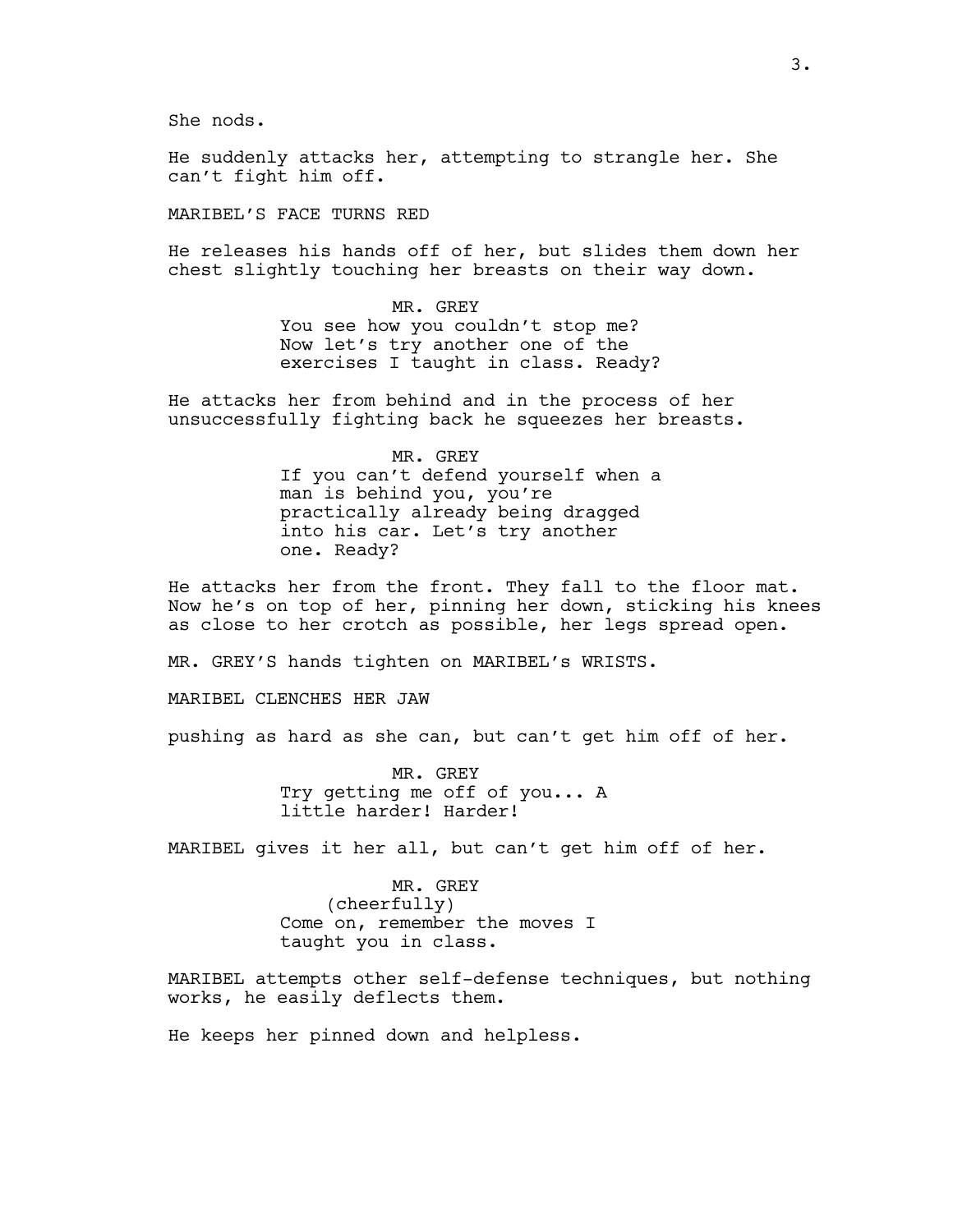MR. GREY See, you can't. You can't stop me. You see how I may have to give you a fail in my class…

MARIBEL stops fighting. Takes a deep breath.

MR. GREY (CONT'D) However, I do want to give you a second chance... if you're willing to do me a favor.

He rubs against her when he shifts his balance on his pelvis.

MARIBEL (whispering, sheepishly) Mr. Grey please get off of me.

MR. GREY You haven't told me if you will accept my offer.

MARIBEL (a little louder) Please get off of me.

MR. GREY I can't hear you.

MARTBEL Get off of me.

She pushes as hard as she can.

MR. GREY Stop fighting me and just say "yes" you'll do me a favor and I'll get off of you.

MARIBEL (angrily) I said, get off of me now!

MR. GREY Or what? What can you do to me?

MARIBEL stares at him helplessly, she looks away almost as if about to cry, then returns to look at him, defeated. Her body deflates like a blow up doll.

> MARIBEL (whispers) OK, I'll give you a kiss, how about that?